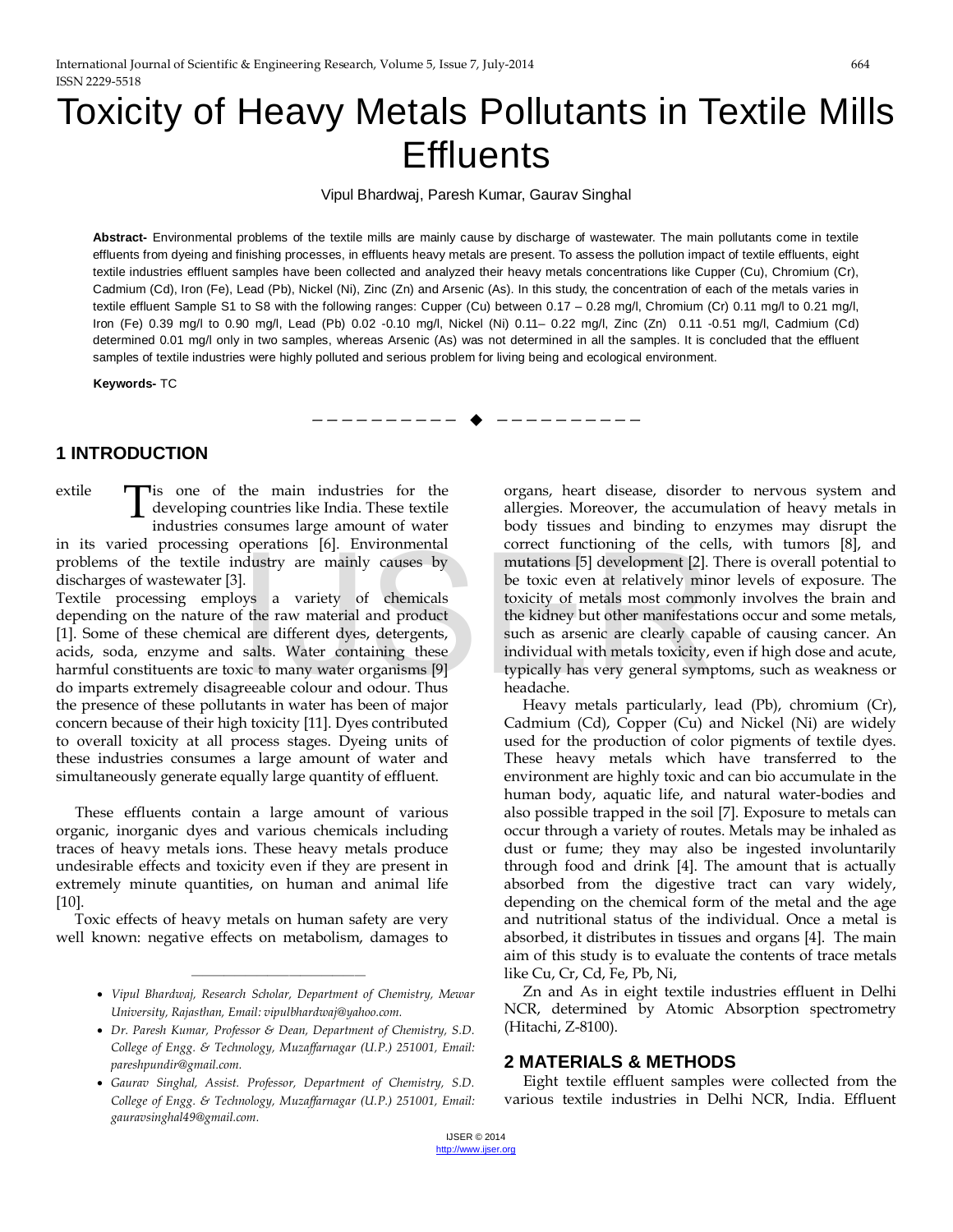International Journal of Scientific & Engineering Research, Volume 5, Issue 7, July-2014 665 ISSN 2229-5518

samples were collected in polyethylene bottles previously cleaned by washing in non-ionic detergent, rinsed with deionized water and then soaked in  $10\%$  (w/v) nitric acid solution for 24 hours and finally rinsed with deionized water prior to usage.

Samples were preserved using conc. nitric acid solution and transferred immediately to the Laboratory for the analysis. All the samples were stored at 40C in the refrigerator. Heavy metals like Cupper (Cu), Chromium (Cr), Cadmium (Cd), Iron (Fe), Lead (Pb), Nickel (Ni), Zinc (Zn) and Arsenic (As) were analyzed in effluent samples by Atomic Absorption Spectrophotometer. Atomize the samples and determine their absorbance. All the used chemical reagents were of analytical reagent grade like Merck, Sigma etc.

#### **3 RESULTS & DISCUSSION**

Heavy metals such as lead (Pb), chromium (Cr), cadmium (Cd) and copper (Cu) are widely used for production of colour pigments of textile dyes. In this study, eight different textile effluents samples, collected from Delhi NCR were analyzed for heavy metals. Metals like Cupper (Cu), Chromium (Cr), Cadmium (Cd), Iron (Fe), Lead (Pb), Nickel (Ni), Zinc (Zn) and Arsenic (As) were analyzed by Atomic Absorption Spectrometry, results (in mg/l) are shown in Table-1.

Cadmium, iron, copper, manganese, zinc and nickel were chosen as representative trace metals whose levels in the environment represent a reliable index of environmental pollution. Most of the problems arise from trace metal complex dyes which could be extracted from the fabrics by sweat solutions.

Cupper is essential element for the human metabolism system. As per table 1, the value of Cupper metal was recorded from 0.17 – 0.28 mg/l for untreated effluents of eight textile industries of Delhi NCR, sample S6, S4 and S8 show quite high concentration of cupper 0.26mg/l, 0.27mg/l and 0.28 mg/l respectively.

> TABLE 1 ANALYSIS OF TEXTILE INDUSTRIES EFFLUENTS SAMPLES BY AAS

**\****AAS: Atomic Absorption Spectrophotometry*

In the current study, Chromium concentration varies in eight samples from 0.11 mg/l to 0.21 mg/l, where sample S5 0.21mg/l, S2 0.20 mg/l show highest value of Cr.

Figure 1: Comparison of Cupper (Cu) and Chromium (Cr) metals (mg/l) in textile effluent samples.

Lead is a major chemical pollutant of the environment and is highly toxic to humans. In the current study, Lead (Pb) found in all eight textile industries effluents, ranges of Pb in S1 – S8 were 0.02 – 0.10 mg/l whereas in sample S3 Pb not determined. Lead is harmful and toxic for the kidney cardiovascular and is transported through the blood

| Sample in                | <b>Textile Industries Effluent Samples</b> |                |                |                |                |           |                |           |
|--------------------------|--------------------------------------------|----------------|----------------|----------------|----------------|-----------|----------------|-----------|
| mg/l                     | S <sub>1</sub>                             | S <sub>2</sub> | S <sub>3</sub> | S <sub>4</sub> | S <sub>5</sub> | S 6       | S <sub>7</sub> | S8        |
| <b>Cupper</b><br>(Cu)    | 0.21                                       | 0.20           | 0.19           | 0.27           | 0.22           | 0.26      | 0.17           | 0.28      |
| <b>Chromium</b><br>(Cr)  | 0.18                                       | 0.20           | 0.13           | 0.16           | 0.21           | 0.11      | 0.16           | 0.18      |
| Lead (Pb)                | 0.06                                       | 0.02           | ND             | 0.03           | 0.09           | 0.07      | 0.10           | 0.08      |
| Nickel (Ni)              | 0.13                                       | 0.18           | 0.19           | 0.22           | 0.16           | 0.11      | 0.15           | 0.16      |
| Iron (Fe)                | 0.39                                       | 0.41           | 0.90           | 0.75           | 0.65           | 0.55      | 0.44           | 0.84      |
| $\text{Zinc}(\text{Zn})$ | 0.11                                       | 0.35           | 0.41           | 0.51           | 0.31           | 0.29      | 0.25           | 0.50      |
| Cadmium<br>(Cd)          | <b>ND</b>                                  | 0.01           | <b>ND</b>      | <b>ND</b>      | <b>ND</b>      | 0.01      | <b>ND</b>      | <b>ND</b> |
| <b>Arsenic</b><br>(As)   | N <sub>D</sub>                             | <b>ND</b>      | ND             | <b>ND</b>      | N <sub>D</sub> | <b>ND</b> | <b>ND</b>      | ND        |

[4].







metals (mg/l) in textile effluent samples.